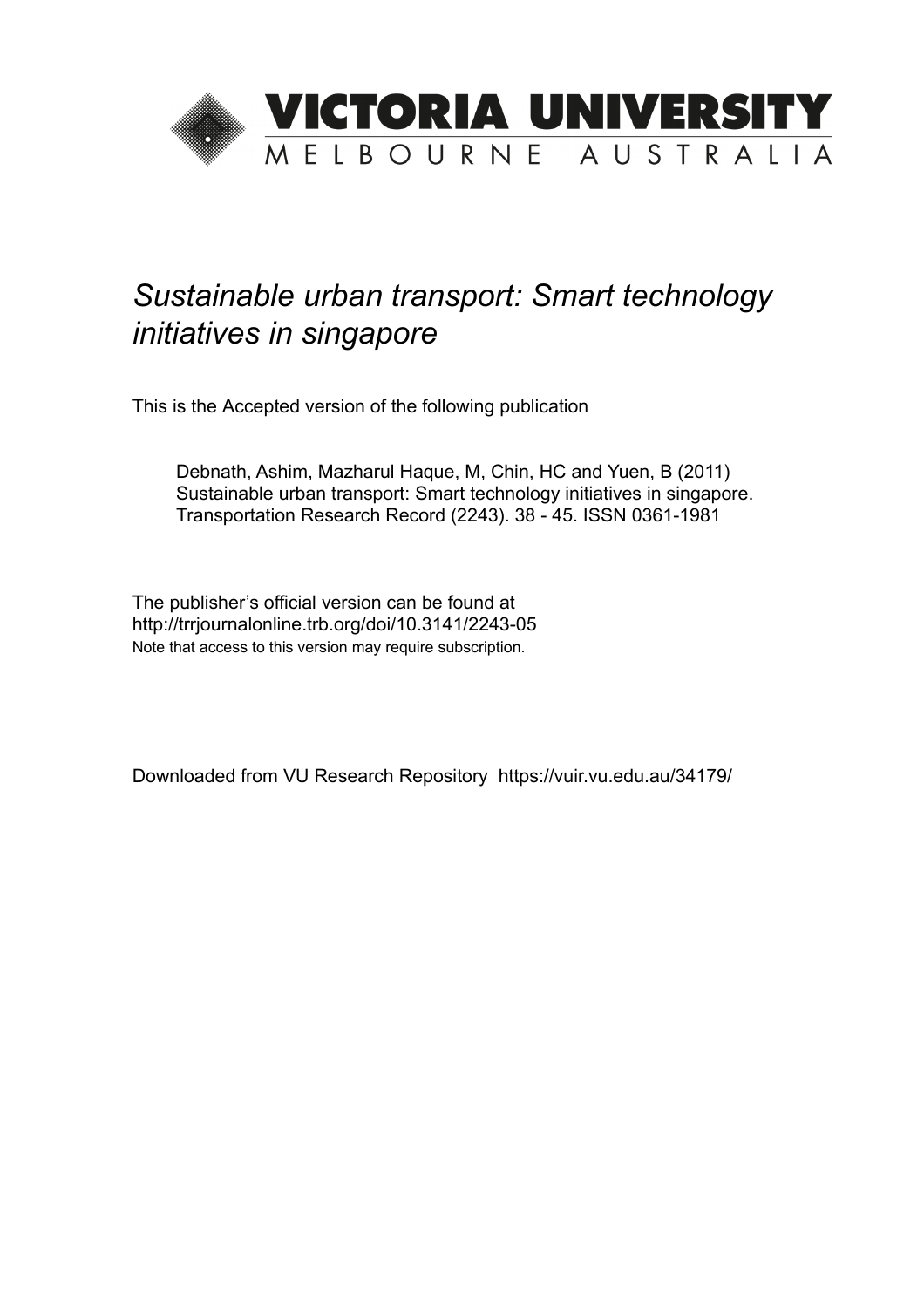# **SUSTAINABLE URBAN TRANSPORT: SMART TECHNOLOGY INITIATIVES IN SINGAPORE**

Ashim Kumar Debnath, PhD \* Research Fellow Department of Civil Engineering National University of Singapore Singapore 117576 Tel: 65 65162255 Fax: 65 6777 9592 Email: ashim@alumni.nus.edu.sg

Md. Mazharul Haque, PhD Research Fellow Department of Civil Engineering National University of Singapore Singapore 117576 Tel: 65 66011165 Fax: 65 6777 9592 Email: mmh@nus.edu.sg

Hoong Chor Chin, PhD, PE Associate Professor Department of Civil Engineering National University of Singapore Singapore 117576 Tel: 65 65162550 Fax: 65 6777 9592 Email: cvechc@nus.edu.sg

Belinda Yuen, PhD Associate Professor Dept of Real Estate National University of Singapore Singapore 119077 Tel: 65 6516 3418 Email: rstbyuen@nus.edu.sg

\*Corresponding author

*Please cite this article as:*

Debnath, A.K., Haque, M.M., Chin, H.C. and Yuen, B. (2011) Sustainable Urban Transport: Smart Technology Initiatives in Singapore. Transportation Research Record, 2243, pp. 38-45.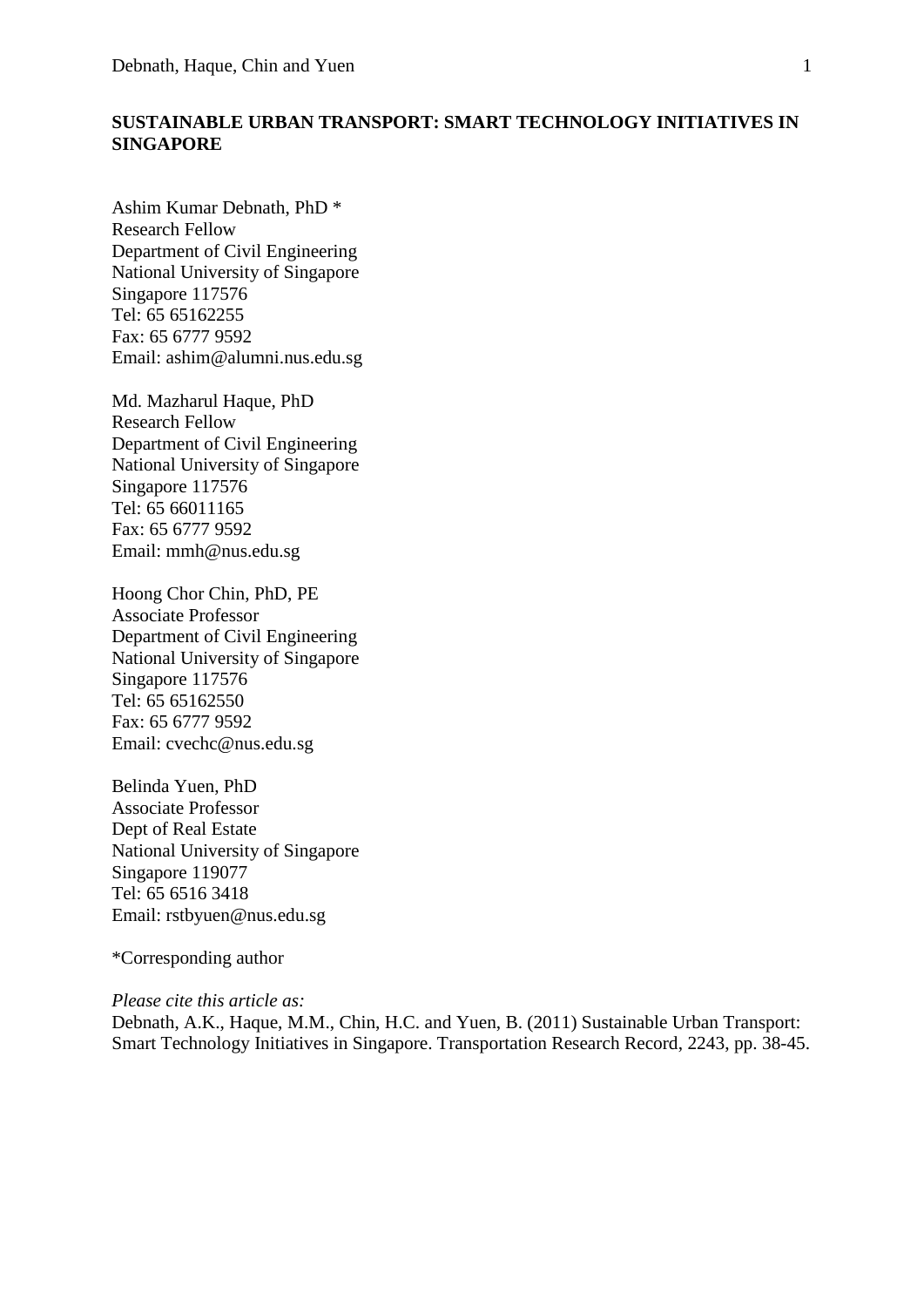## **ABSTRACT**

Achieving sustainability is one of the major goals of many urban transportation systems. Over the years, many innovative policies have been attempted to achieve an efficient, safe, and sustainable transport system. Those policies often require smart technologies to assist implementation process and enhance effectiveness. This paper discusses how sustainability can be promoted by embedding smart technologies in a modern transportation system. In particular, this paper studies the transport system of Singapore to address how this system is addressing sustainability through the use of smart technologies. Various technological initiatives in managing traffic flow, monitoring and enforcement, sharing real-time information, and managing revenues are discussed in light of their potentiality in addressing sustainability issues. The Singapore experience provides a useful reference for the cities intending to develop and promote a sustainable transport system.

Keywords: Smart transportion, Sustainable transportion, Smart technology, Singapore.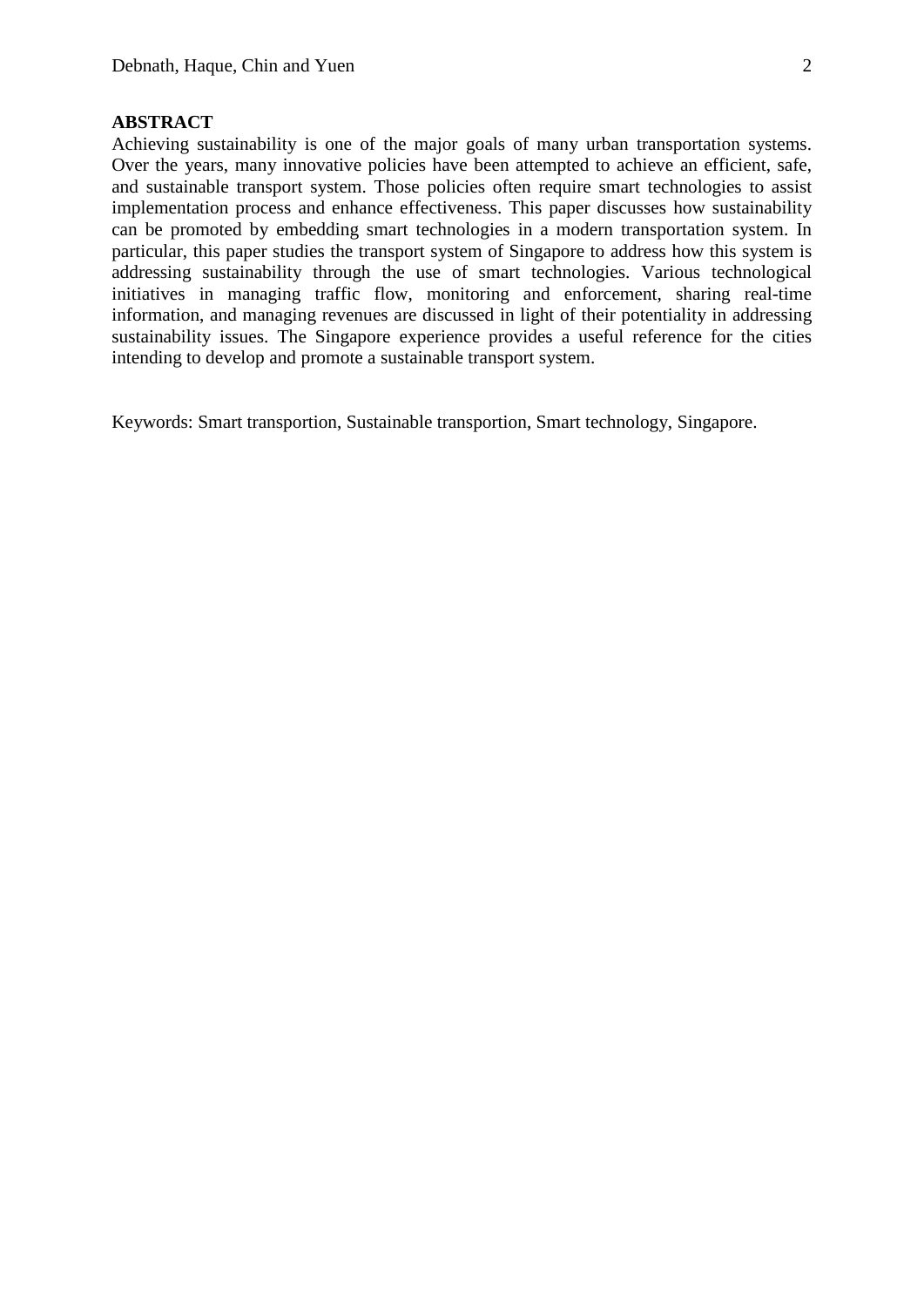#### **INTRODUCTION**

Achieving sustainability has become one of the fundamental goals of many urban transportation systems in the past two decades. The emerging concept of sustainability (*1*) has developed enormous interests among researchers and practitioners to develop a sustainable transport system. While many have focused on developing an appropriate definition of a sustainable transport (e.g., *2–5*) and measures and indicators of sustainability (e.g., *6–10*) so as to assess if a transport system is moving towards or away from sustainability, many have put forward different strategies to make a transport system sustainable (e.g., *3, 11*). Defining sustainable transport and identifying indicators are important to make this concept more correct, focused and measureable. However, identifying and developing strategies towards sustainability is the key to move forward since those are real steps in shaping a sustainable transport system.

A wide range of strategies has been proposed by many researchers and being implemented in many cities in recent years. Some of the major strategies include integrating transport and land use, managing motorization, promoting public transport as an alternative to private transport, pricing and financing, and adopting and promoting environment-friendly technologies. These strategies in general follow the three basic policy sets of a transport system development – supply measures, demand management and environment-friendly initiatives, in order to seek for a proper balance between the transportation and resource needs of the current and future generations, which is the prime objective of the sustainable transport development (*2, 12*).

While transport authorities require policies to promote and ensure sustainability, the policies often require technologies for implementation and effectiveness. Technologies are expected to reduce greenhouse gas emissions and increase efficiency of transport operations, whilst the policies are to reduce traffic volume and resource usage. Figure 1 illustrates how smart technologies in conjunction with transport policies can be embedded in a transport system to achieve sustainability. Transport authorities and agencies develop policies and utilize smart or intelligent technologies to implement and make the policies effective, together focusing on the development of a sustainable transport system. Development of the policies is also influenced by advancements in technologies, and vice versa. Nijkamp (*13*) illustrated how the policies and technology changes influence each other in development of sustainable transport by changing mobility patterns. Recent advancements in smart transport technologies allow transport authorities to develop and implement policies easily and efficiently through using those technologies. Therefore, development of policies and technologies are two interdependent tasks for achieving sustainability in transport.

Studying the practices of sustainable policies and associated smart technologies in different cities is important for the cities with relatively unsustainable transport system to learn from those with a more sustainable one. Since implementation of policies and technologies varies greatly on regional characteristics, such as economic development, political systems and cultural developments, it may be more appropriate for a city to learn from the other cities in its same region/continent. The transport system of Singapore could be a useful example for others, particularly for the Asian cities, to see how different initiatives on policy and technological implementation are working together to achieve sustainability. In the past, Singapore experiences helped other Asian cities to solve their transportation problems. For example, Shanghai followed the Vehicle quota system of Singapore for controlling motorization when it introduced auctioning private car licenses (*14*). To better allow other cities to learn from Singapore, it is necessary to explore the initiatives taken to promote sustainability in the transport system of Singapore. It would be interesting to see how sustainability is fostered in transport management under the pressure of economic development and the severe land and resource constraints in Singapore. Han (*14*) have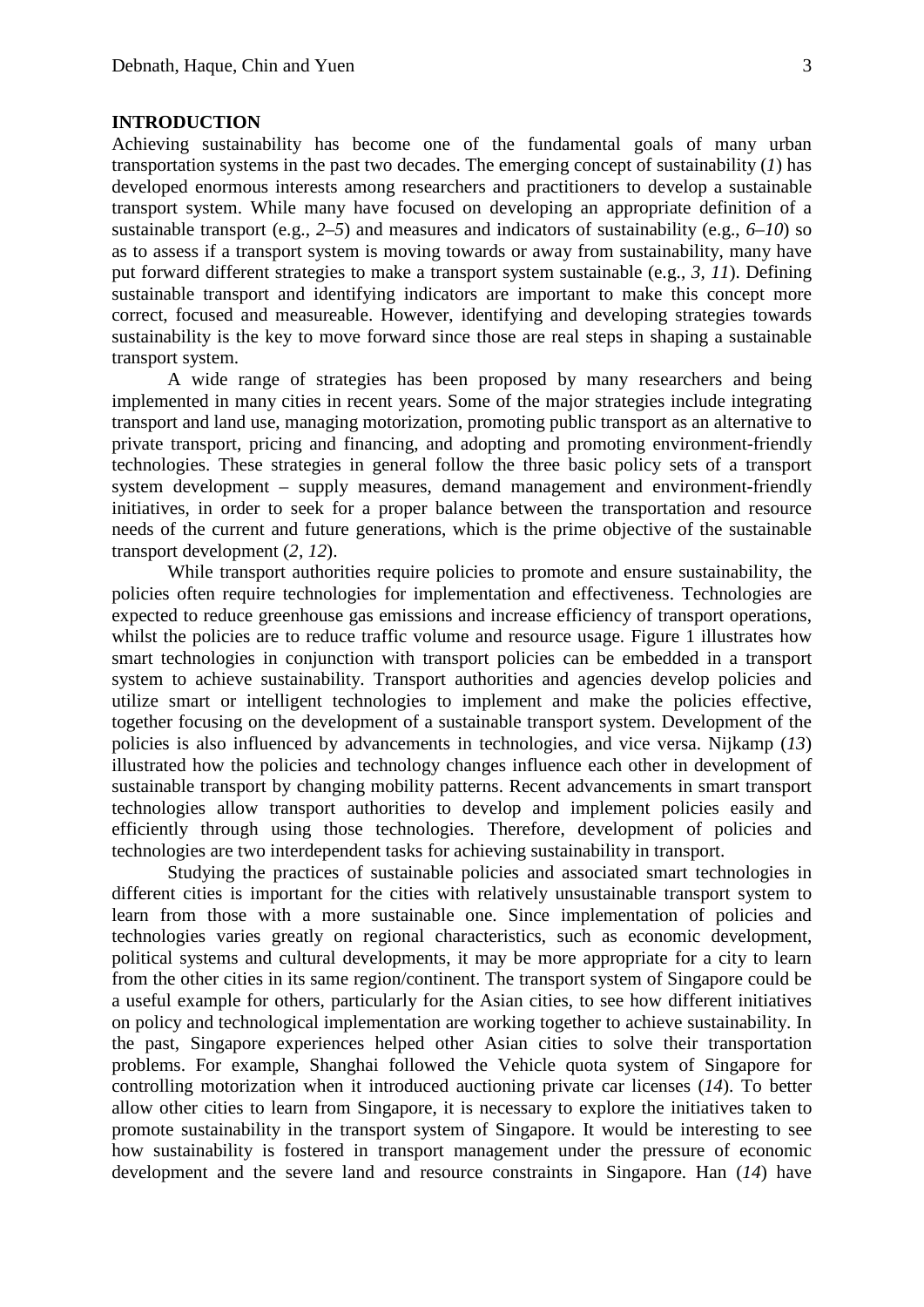discussed the policies being practiced in Singapore to manage motorization and sustainability. However, it is equally important to study the initiatives taken using smart technologies to move towards sustainability.

This paper explores the smart technology initiatives in the transportation system of Singapore for promoting and ensuring sustainability. In particular, it examines how the technologies address different issues of sustainability, such as protecting environment, fostering economy, ensuring safety and social equity, enhancing mobility and accessibility, and improving system efficiency. By focusing on smart features of technologies and their implementation histories, the potentials of those technologies are explored from the sustainability viewpoint. In the rest of the paper, starting with a brief introduction on smartness and sustainability of a transport system, the land transport experience of Singapore on addressing sustainability through the use smart technologies is discussed.

## **SUSTAINABLE AND SMART TRANSPORT SYSTEM**

A sustainable and smart transport system is one that addresses the issues of sustainable development by introducing smartness into the technologies used to operate and manage a transport system. It is, therefore, necessary to understand what constitutes sustainability and smartness in a transport system.

#### **Sustainable Transport**

Following the idea of sustainable development (*1*), many researchers have attempted to develop a definition of sustainable transport and refine it. Black (*2*) defined it as "satisfying current transport and mobility needs without compromising the ability of future generations to meet these needs". Although this definition views sustainable transport as an expression of the concept of sustainable development in transport sector, advancing sustainability in this sector tend to be particularly difficult because of its complex nature that involves social, technical and economic components (*11*). Probably because of this difficulty, there is still no single universally accepted definition of transport sustainability.

Given this lack of a universally accepted definition, a popular approach of addressing it is to look at the objectives and desirable attributes of a sustainable transport system. A study on sustainability initiatives in North America, Europe and Ocenia (*15*) has also identified this lacking and reported that most of the initiatives share common objectives, such as ensuring mobility, accessibility and safety within environmental limits. May et al. (*16*) have proposed five desirable attributes of a sustainable transport system such as (1) liveable streets and neighbourhoods, (2) protection of the environment, (3) equity and social inclusion, (4) health and safety, and (5) support a vibrant and efficient economy. Through a review of literatures, Castillo and Pitfield (*10*) have further shown that those attributes of a sustainable transport commonly suggested and practices generally fit well into these attributes.

In development of the desirable attributes of a sustainable transport system, some have keep focus on the three basic issues of sustainable development – environmental protection, social welfare, and economic development. The definition of sustainable transport by the European Council of Ministers of Transport (*17*) is a popular one (see *5, 11, 18*) that includes most of the environmental, social and economic concerns. The Centre for Sustainable Transport (*19*) has also identified several attributes with respect to environment, society and economy as a vision towards sustainable transportation by 2035. In light of these attributes, a sustainable transport system can be defined as one that firstly, allows for the safe and environmentally harmless basic means of access and development on the individual, business and societal level, while promoting equity within and between generations; secondly, is reasonably priced and runs efficiently, providing choice of transport mode as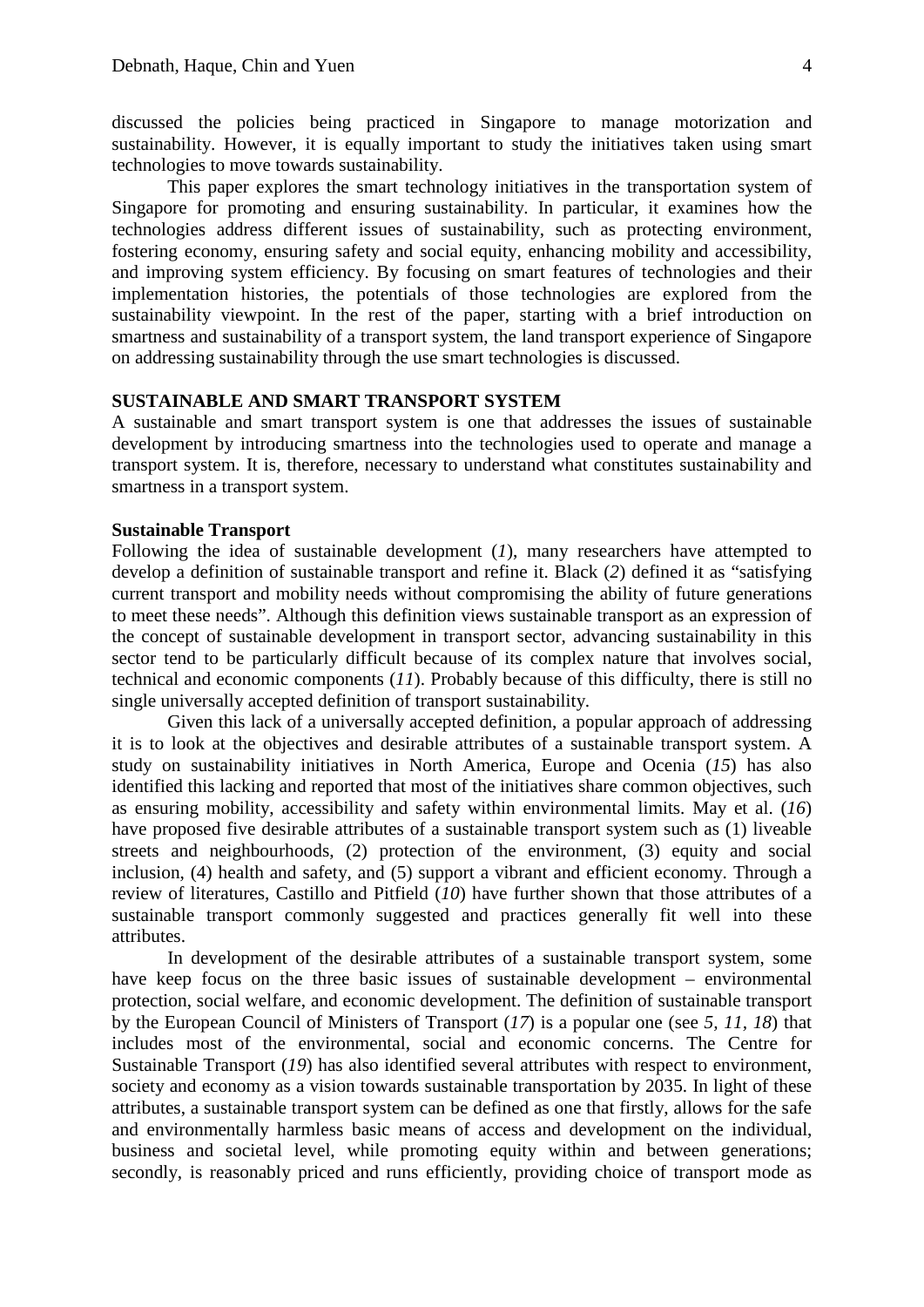well as support for a competitive economy and good regional development; thirdly, keeps production of emissions and waste within the carrying capacity of the natural environment and minimizes consumption of renewable resources and non-renewable resources (at or below the rates of generation and at or below the rates of development of renewable substitutes, respectively), while minimizing the impact on the use of land as well as production of noise.

#### **Smart Transport**

Recent advancements in technological developments have made urban transportation systems more efficient through use of smart technologies. A smart technology is a self-operative and corrective system that requires little or no human interventions. Typically, it has three elements – sensors, command and control unit, and actuators, in order to possess three basic capabilities - sensing, processing and decision making, and acting (*20*). To have sensing ability, a smart technology has the ability to extract information from its sensors and communicate with its command and control unit or with external devices. Typically, the sensors embedded in a device automatically collect information regarding the state of the device which are transmitted to command and control unit for processing. The command and control unit is able to process and interpret the information received from sensors and further take decisions on what to do next and transmits the decisions to the actuators. Upon receiving instructions, the actuators execute the decisions into actions. The sensors again collect information after the action taking process and transmits those to command and control unit, thus a smart technology forms a closed-loop monitoring and action taking process.

While many technologies in transportation sector possess the three basic capabilities, now-a-days smarter technologies are being developed to enhance the quality of the capabilities. A smarter technology possesses capabilities of accurate sensing, fast processing and reliable control (i.e., decision making and acting). In addition to these enhanced basic capabilities, technologies are also being advanced to possess higher-order capabilities, such as adaptability, self-optimization, interoperability, and predictability. Smart technologies should be aware of situations occurred frequently and possess adaptability to adjust its performance at those situations, thus becoming able to learn from operations. Technologies also need to have abilities for self-optimization (i.e., able to optimize its performance for best outcomes) and interoperability (i.e., be able to connect to a network of devices) for achieving an optimized performance for a network. Sharing of information between devices of a network is an important aspect of networked operation. Predictability is another higher-order ability a smart technology possesses. It has the ability of detecting faults and be able to recover those by itself.

The basic, enhanced and higher-order abilities of a smart technology provide a general outline of the desirable abilities of any smart technologies in transport system. However, clearly there is a room for discussion on whether all technologies should possess all of these smart abilities. Generally different technologies serve different purposes depending on their spatial coverage. For example, a smart traffic signal system is required to optimize traffic flow at a network level by adjusting signal timings of all intersections in that network, whereas a red light enforcement camera is only responsible for detecting red light runners at a particular intersection. While the former requires all of the enhanced capabilities and some higher-order abilities, such as self-optimization (optimizing traffic flow at different approaches of an intersection) and interoperability (optimizing for adjacent intersections), the later only requires the enhanced capabilities. Because of the diversity in the purposes of using technologies, all technologies may not posses all of the abilities outlined under the higherorder category.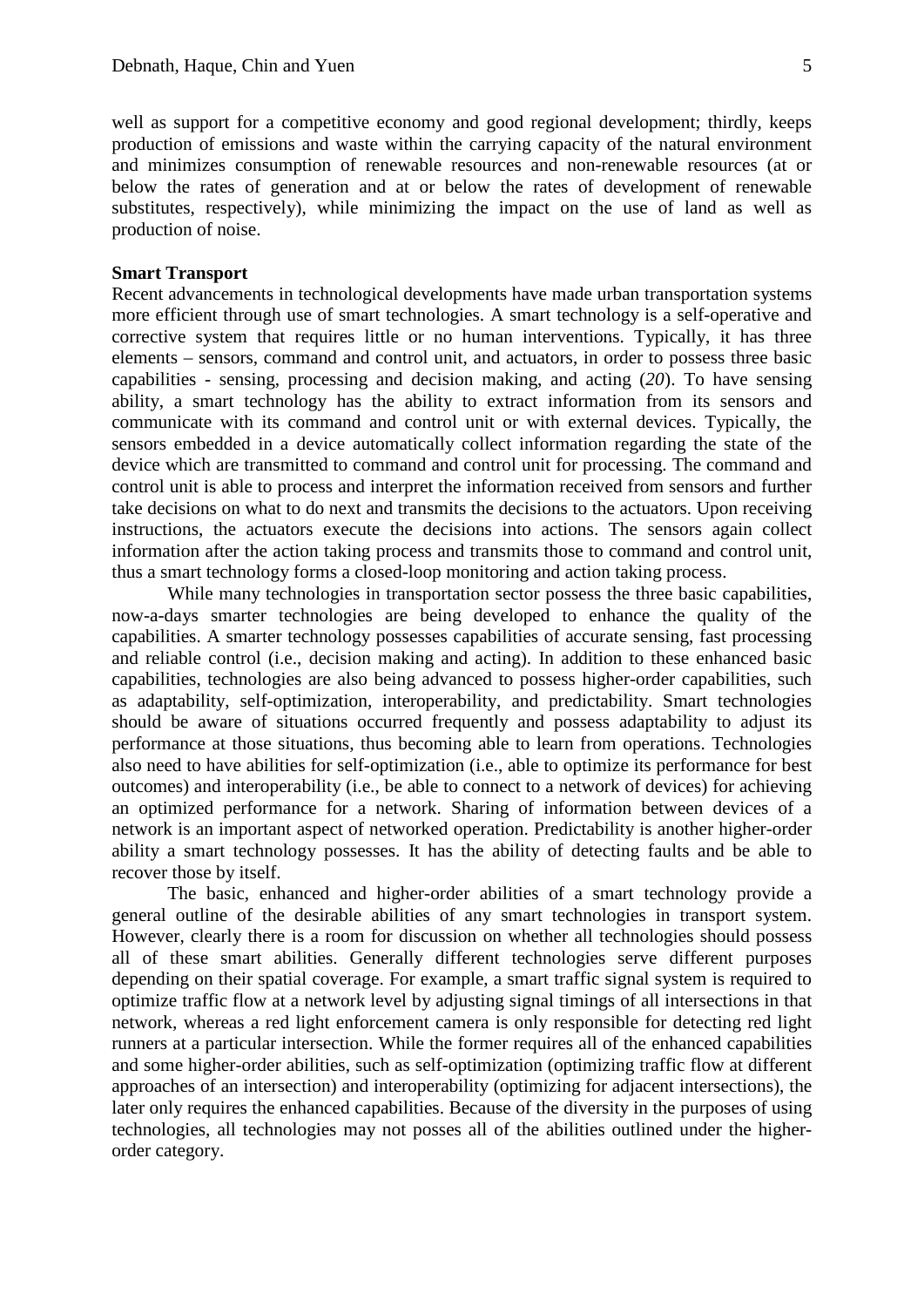Having grasped the desirable attributes of sustainability and smartness, a sustainable and smart transport system can be viewed as one that ensures environmental, social equity and economic sustainability by utilizing smart technologies.

## **SMART TECHNOLOGY INITIATIVES IN SINGAPORE**

Singapore is a tiny island nation with land area of 710.2 square km and 4.8 million inhabitants, as in 2008 (*21*). With the land constraint, it has road capacity of 8774 lane-km with 1058 lane-km of expressways and 2923 lane-km of major arterials, totally accounting for 12% of the total land area. It has a controlled growth of motor vehicles (see Han, 2010 for details of the associated policies) resulting into a total of about 0.9 million vehicles with 53% of private cars, 16% of motorcycles, and 1.7% (15,327) of buses. With the controlled growth of motorized traffic, Singapore has been able to maintain average peak hour speeds of 63.3 km/hour and 26.7 km/hour at expressways and arterials respectively. As a part of a peoplecentred public transport system, it is maintaining a world class public transport network, which covers 118.9 km of mass rapid transit, 28.8 km of light rapid transit, and 3268 bus fleets operating in 344 bus routes. The Land Transport Authority (LTA) of Singapore has been putting enormous efforts to promote public transport and make it a choice mode to travellers for advancing towards sustainability. It has targeted to increase the public transport mode share during the morning peak hours from 63% in 2008 to 70% by 2020 (*22*). Singapore has also maintained a world-class taxi system as a high end service with 5022 taxis per million populations in operation.

Because of the land constraint, Singapore has mainly focused on innovations in policies and supporting technologies for meeting the mobility needs of people. With the introduction of smart technologies, it has been developing its transportation system to be more efficient and sustainable. Usage of the technologies in the transport system of Singapore can be broadly categorized into four divisions, according to their primary functions, such as Control systems, Monitoring and enforcement systems, Information management systems, and Revenue management systems. In classifying the smart technologies, only those available at city-level (i.e., requires an infrastructure system to become operational) are considered. The user-level technologies which do not require an infrastructure, such as the smart vehicle control systems, collision avoidance systems, and the driver safety monitoring systems are left out. This is because use of these technologies not necessarily reflects the sustainability initiatives of a city's transport system; rather it depends on the maker of the vehicles. Technological initiatives on environment friendly cars are also left out as those do not fit into the scope of this paper.

Table 1 provides a comprehensive summary of the smart technologies used in Singapore's transport system and the potential ways of addressing sustainability in transport. The control systems manage traffic flow and safety at traffic intersections by utilizing physical infrastructures, such as traffic signals. The monitoring and enforcement systems ensure that motorists are obeying traffic rules through a set of surveillance systems. The information management systems collect, process and share traffic and travel information to travellers via different fixed and mobile platforms. The revenue management systems process transactions related to public transport fare and toll payments. The smart technology usage and associated sustainability benefits are discussed in the subsequent sections.

#### **Control Systems**

To ensure system efficiency and safety at traffic intersections, Singapore has been taking initiatives on automation of traffic control systems. These include an adaptive traffic signal system (GLIDE) for all of the intersections in Singapore which continuously collects traffic information and adjust signal timing accordingly. Automatic detection of vehicles (by using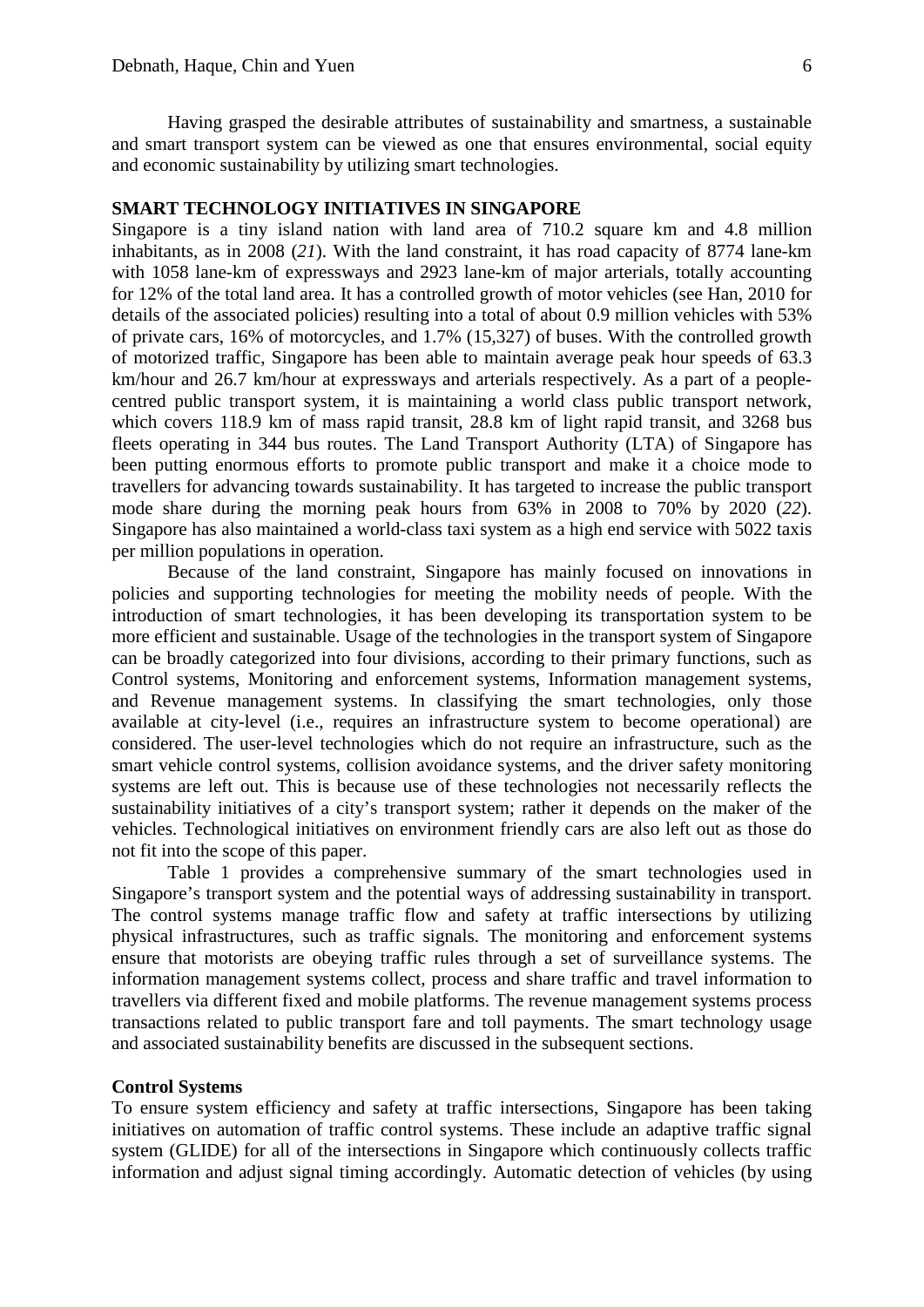wire sensors) and pedestrians (by using push button) at each approach allows each intersection to allocate green time based on real-time demand. Moreover, by coordinating traffic signals at adjacent intersections the system is able to optimize travel time by minimizing the number of stops at intersections. This optimization essentially makes traffic flow smoother and more efficient at the intersections as well as at the network level. Also, because of less number of stops and less waiting time at intersection, fuel consumption and emission production reduces.

In order to improve public transport services, the LTA has introduced a transit signal priority scheme (B signal) for providing priority to buses at signalized intersections. This signal system detects buses approaching some major intersections and correspondingly extends the green time for them to clear the intersection. The B signal also turns green ahead of the green lights for other vehicles to allow buses a head start and opportunity for changing lanes. Introduction of the B signal has resulted in a shorter bus journey time and enhanced reliability of buses as a viable alternative to private transport. While Singapore is utilizing the transit signal priority system for betterment of its bus services, many of the major cities in Asia like Hong Kong, Shanghai are yet to implement it.

To enhance pedestrian safety at intersection, several technological initiatives have been taken in recent time. Elderly pedestrians, who may require more time to cross the road, are allocated additional green time through a detection system, which requires the elderly to tap their senior citizen concession card on card readers mounted on the traffic lights poles. Providing facilities for elderly pedestrians were a concomitant necessity as Singapore has been facing challenges of a fast aging population. For instance the old-age support ratio (number aged 15-64 years per elderly aged 65 years and above) has been dropped from 17 in 1970 to 8.2 in 2010. Green time countdown timers and audio signals have also been installed in many pedestrian crossings to allow physically challenged pedestrians to cross safely. Intelligent road studs are being installed at 17 major intersections (*23*) which alert motorists of the pedestrians crossing the road by blinking the studs on the pavement when the green man signal is on. The road studs significantly improve safety for pedestrians and motorists at intersections, particularly for the elderly, less mobile and children.

## **Monitoring and Enforcement Systems**

Smart technologies have been widely used in Singapore for monitoring traffic conditions and enforcing rules and regulations. Technological advancements now allow transport authorities to continuously monitor transport facilities through accurately sensing disturbances in traffic flow and identifying violations. A smart surveillance system would produce less violation of rules, less number of incidents, and less clearance time after incidents, thus leading to obtaining smoother and safer traffic flow, which is important for a fostered economy. Examples of using smart technologies in traffic enforcement are discussed in the succeeding paragraphs.

To ensure motorists obeying the posted speed limits on the roads, Singapore has been using automated laser based speed cameras along with the traditional hand-held speed guns. There are 45 possible locations having installed the speed cameras (in July 2010), as listed by Traffic Police (*24*). These cameras automatically detects over-speeding vehicles in real-time and summonses are issued afterwards by traffic police to the offender motorists. Reducing over-speeding cases has a great potential for improving safety at high speed roads. While speed cameras are used to enforce the speed limit, variable speed limits signs are used to guide motorists about a smooth cruising speed. Variable speed limit signs are dynamic signs to display advisory speed limits based on changing traffic flow conditions.

Singapore has been putting efforts on reducing red light runners by installing more red light cameras in order to ensure safety at intersections. Once a motorist crosses the stop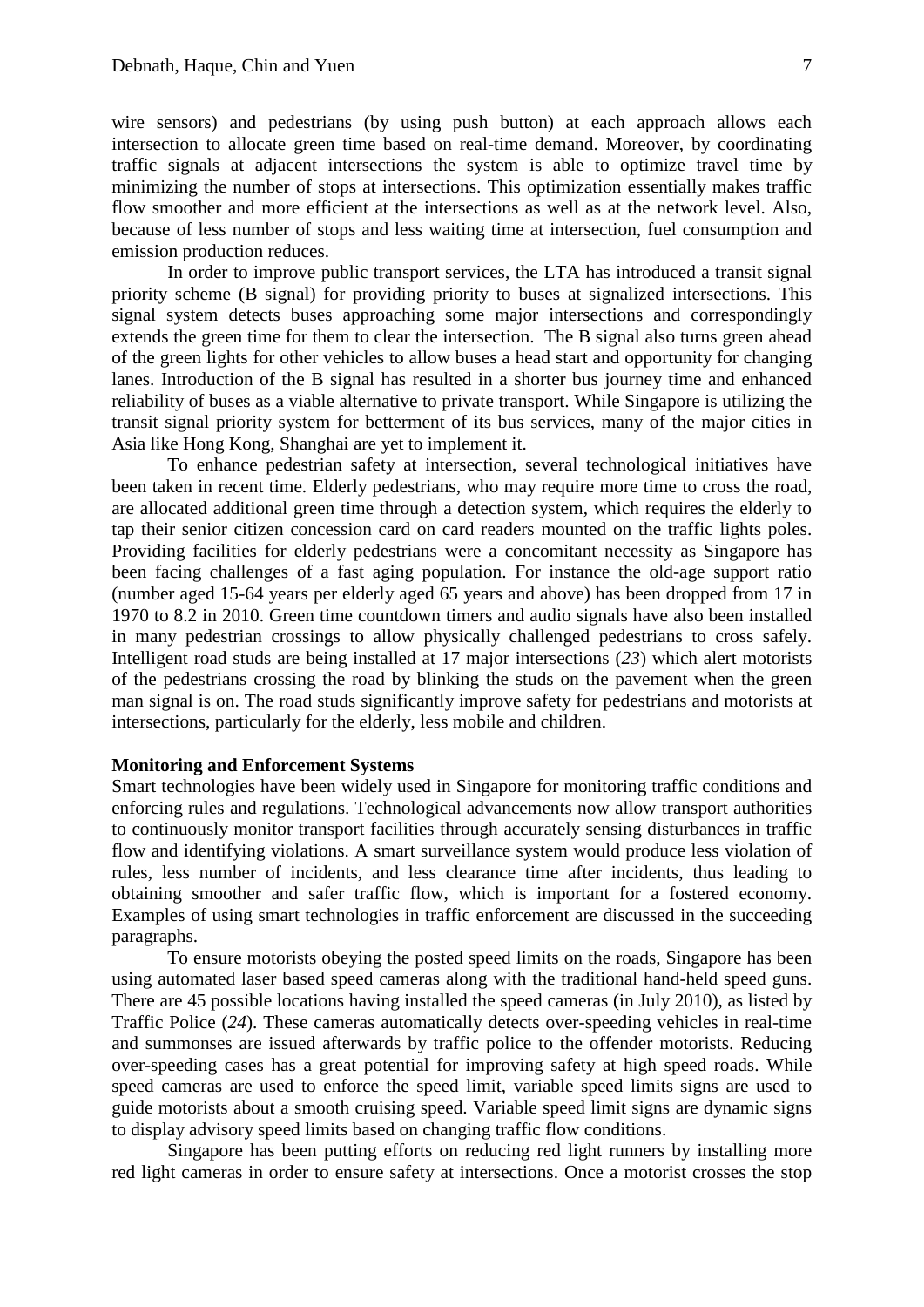line of an intersection when the red light is on, the pole mounted cameras automatically take snapshots of the vehicle registration plate to identify the red light runner. Reducing red light running cases have great potential in improving safety for motorists, particularly for motorcyclists who usually have an early start because of queuing in front of other traffic (*25*).

To further enhance safety at intersections, a monitoring system involving advanced surveillance cameras (J-Eyes) is in operation at major signalized intersections. It helps operators at traffic control centre in monitoring traffic condition at intersections in order to detect irregular traffic situations, such as congestion, illegal parking and loading or unloading. It also helps to detect causes of congestion at or near intersections. There are about 280 cameras (in May 2010) in operation (*23*) for managing traffic flow and enforcement at intersections.

In addition to the intersections, surveillance cameras are also being installed along the expressways in Singapore. The Expressway Monitoring and Advisory System (EMAS) is a smart incident management tool for monitoring and managing traffic along expressways. It uses a detection camera system to automatically detect incidents and congestion in real-time which are verified by using a surveillance camera system. Real-time detection and verification allows for prompt activation of recovery vehicles and other authorities (e.g., Traffic police) to ensure quick restoration to normal traffic flow, thus minimizes congestion and reduces fuel consumption and emission production. The continuous monitoring feature of the EMAS also helps traffic authorities to identify causes of congestion and to enforce traffic offences, such as detection of offending party in an incident. The EMAS service is currently available for the expressways, and will be extended to 10 major arterials by 2013 (*23*).

To promote bus service, several policies have been implemented in the past years, such as Bus lanes, Full day bus lanes, and Mandatory give-way to buses (see *22* for detailed description of the policies). Arising from public feedbacks on the problems in Singapore's public transport system (e.g., long waiting time, erratic bus arrival), the LTA targeted to increase the network of bus lanes to 150 km and full day bus lanes to 23 km by June 2008 from 120 km and 7.6 km (in 2007) respectively (*22*). These policies together targeted to improve travel time of buses (increase average bus speeds to 20 - 25 kph by 2009. To regulate these policies, the LTA utilizes a smart bus lane enforcement system. It includes installing enforcement cameras on-board the buses that travel along the routes with bus lanes. A total of 90 buses of 12 routes were fitted with the cameras (in June 2008) to detect violations of the bus lanes (*23*). With a little human intervention, the enforcement system is able to enhance the bus lane and the full day bus lane policies in order to ensure priority for buses. These initiatives on providing priority to buses on roads would enhance the effectiveness of the bus services and provide an alternative and affordable choice mode to many travellers.

## **Information Management Systems**

Providing real-time traffic information to travellers is important to make a transport system efficient. Singapore has established a smart traffic information sharing platform which enables travellers to receive real-time traffic information on traffic conditions, public transportation services and parking lot availability. The LTA have launched a common platform (MyTransport.SG) for accessing traffic and travel related information (*26*). Different information management systems under this platform, which are broadly categorized into two divisions – traffic news broadcasting and public transport information sharing, are discussed in this section.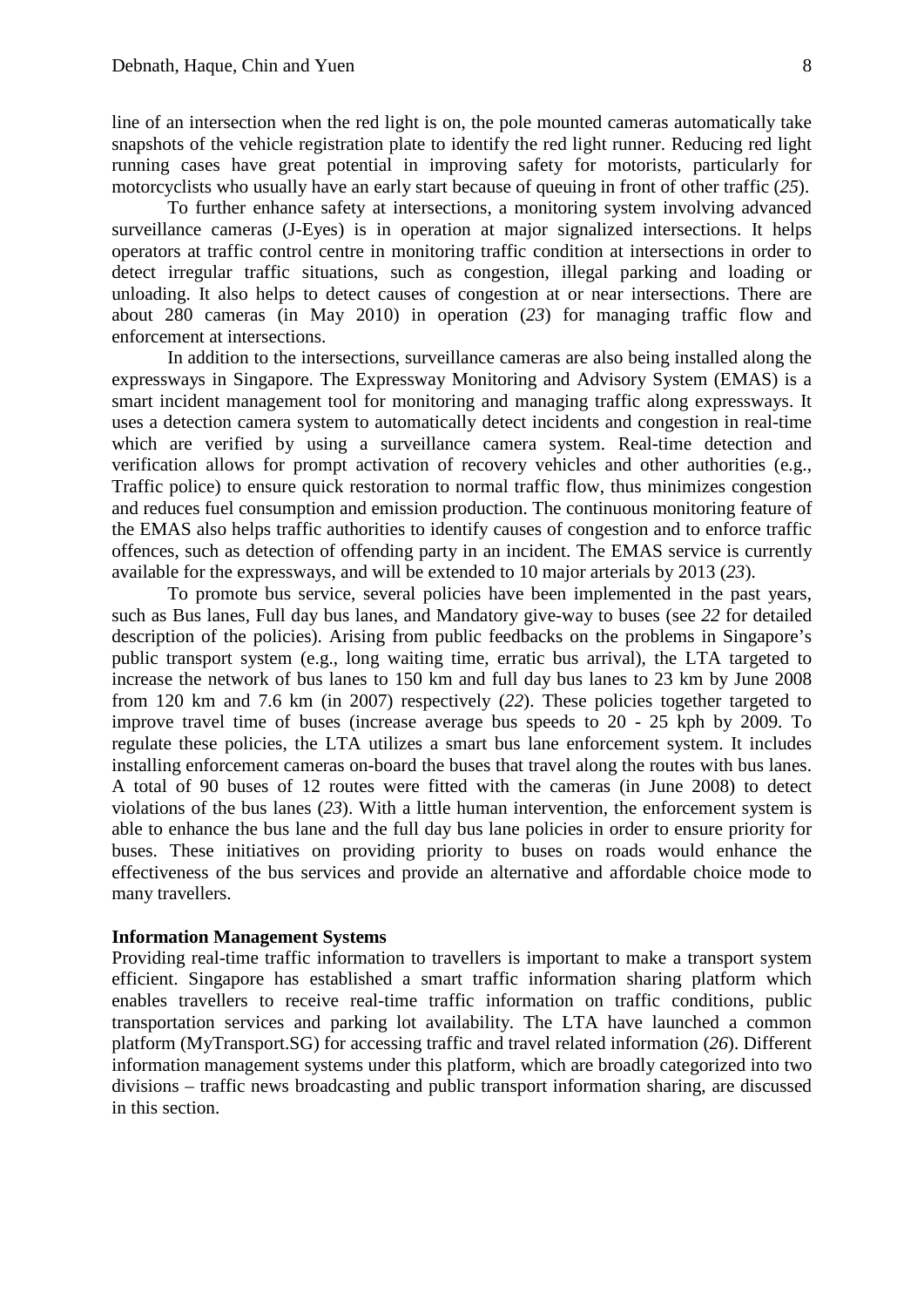#### *Traffic News Broadcasting*

Travellers on roads or at home can access information related to traffic conditions, such as congestion, accidents, available parking spaces, and estimated travel times on major roads. These are obtained by combining the information collected from different smart systems, such as the EMAS, GLIDE, J-Eyes, and TrafficScan. The TrafficScan is a smart system which uses travel information (location and speed) of taxis equipped with Global Positioning System (GPS). It provides average travel time along roads to travellers so that they can plan for a smoother journey in advance. Information on accidents and congestion, obtained from the EMAS and J-Eyes systems, are also shared in real-time through a wide range of modes. In addition to the portals of the LTA and other organizations (e.g., SBS and SMRT), traffic information are shared through different in-vehicle devices (e.g., radio, mobile media) and variable message signs (VMS) along roads. Sharing of traffic information allows travellers to plan their routes in advance so as to avoid the roads with congestion or accidents. Also, travel time displays along roads facilitate the route selection and modification process while travelling.

Different dynamic signs are also used to provide real-time information on individual motorists, such as Your Speed Sign (YSS). The YSS displays instantaneous speed of motorists on signboards along roads to alert them about their speed.

To provide more reliable traffic advisory information, the LTA is developing a smart traffic prediction tool which predicts traffic flow and speed using advanced statistical techniques. By utilizing historical and real-time traffic information, this tool currently (under trial phase) can achieve 85% accuracy in predicting traffic volume and speed 10 minutes in advance (*23*). Initiatives on further research and development are being taken to improve the predictability of the tool so that traffic flow can be anticipated and managed by minimizing congestion. Accurate prediction of traffic flow would help transport authorities to divert traffic from the congested roads to those less congested, thus increasing system efficiency.

To promote an efficient use of parking facilities and to reduce the travelling time of searching for a parking lot, Singapore has developed a smart guidance system that disseminate real-time information on available parking spaces . Data on available parking spaces are collected from various car parks in an area and are processed in a central computer in real-time in order to display at roadside electronic information panels positioned at key locations. Currently there are a total of 24 panels displaying parking guidelines in the CBD (*23*). Motorists are able to make an informed decision on which car park to use while driving inside the CBD, thus the parking guidance system reduces the unnecessary travel time for parking space searching and the traffic flow in these areas.

### *Public Transportation Information Sharing*

Real-time dissemination of public transport information is important for travellers to choose the best route (e.g., fastest, cheapest) to their destinations according to their preferences. To develop a people-centric public transportation system, Singapore has developed an advanced passenger information system. Information related to public transport services are made easily accessible to passengers on different platforms, such as internet and mobile phones. Availability of information on public transport services increases accessibility and promotes public transport as a viable alternative mode to travellers. The four important features of the passenger information system include an integrated public transport map, a public transport travel advisor, on-board information services, and an advance taxi booking system.

The integrated map service allows travellers to access information on multi-modal transit alternatives to meet the needs of their door to door journey. Service maps of bus and train services are available at stations, interchanges and on-board. Apart from the maps, travellers can also access information on the arrival times of next buses real-time at many bus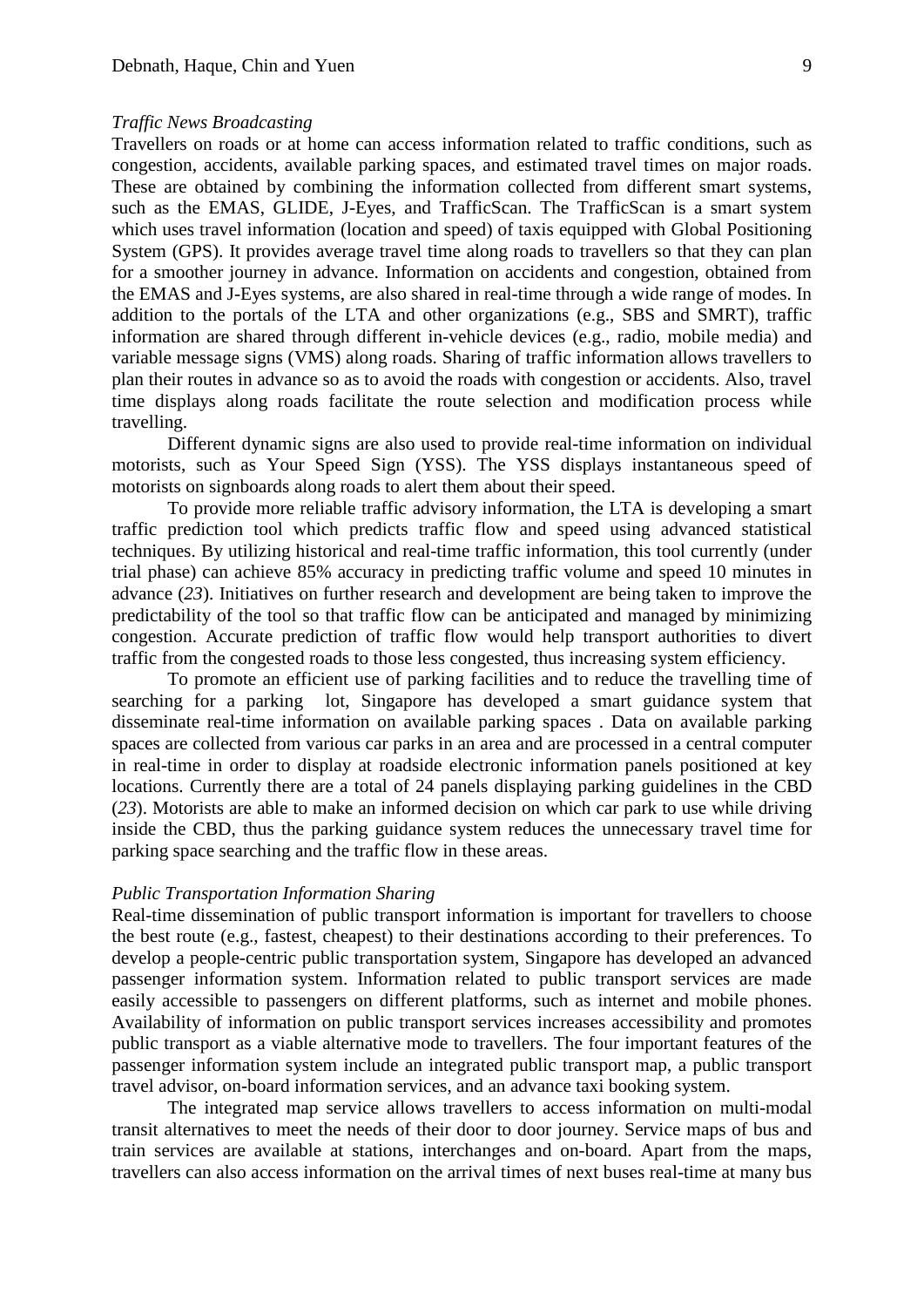stops (76 bus stops were equipped with information display panels at 2008) to better manage their waiting time and make informed travel decisions (*27*). Travellers can also access the information on internet or through mobile phones (via SMS). The LTA planned to cover all bus stops under this service by March 2010 (*22*). As updated on June 2009, this service was provided for 215 bus stops (*28*). For train services, arrival time of next train is available at display panels on platforms and at close proximity of stations.

The public transport travel advisor features a web-based door-to-door multi-modal journey planner, launched in July 2008, which allows travellers to decide on their preferred routes (*27*). Through multi-modal integration, it is able to search for the fastest, cheapest or shortest distance route by combining different travel alternatives. Accessibility of internet on mobile phones has made this travel planning service available to travellers before starting a journey or even while at the journey. This journey planner indeed improves accessibility and appeal of public transport as a preferred mode to many travellers.

To enhance on-board passenger services, passengers are provided real-time information on next stop or the whole route of the transit services. Many buses and trains are equipped with display panels that show the next stop information (in text format or blinking light indicating next stop on the whole route) so that passengers are informed of their alighting stop in advance.

To bridge the gap between private and public transport by providing a high end personalized service, Singapore has been maintaining a world-class taxi service. To offer advanced and instantaneous booking service, different taxi service providers in Singapore are using smart taxi booking systems. Passengers are able to book a taxi through internet (from home) and mobile phone call (on the road) to the contact centres of respective service providers. The contact centres wirelessly connects their taxis by using General Packet Radio Service technology and in-vehicle mobile data terminals to process the booking requests. To make the booking procedure simpler, the LTA has introduced a common telephone number for all services so that passengers do not need to remember different numbers for different service providers (*29*). SMS-based booking service is also available which saves time on waiting for a call to be answered by contact centre and waiting on the line for confirmation of taxi. The SMS-based service is also useful to the speech and hearing-impaired passengers. While the phone-call-based booking is common in many Asian cities (e.g., Tokyo, Hong Kong, Shanghai), only Singapore has a SMS-based booking system that can bypass operators in contact centre and supports English. Singapore's smart taxi booking services together helps to achieve the quality of service expectations – a waiting time of less than 5 minutes to confirm a taxi booking (at least 90% cases) and 10 minutes for a taxi to arrive once a booking is confirmed (at least 85% cases) (*30*).

Apart from the above initiatives taken to disseminate traffic information, the LTA is looking forward to utilize their under-planning second generation ERP (Electronic Road Pricing) system (ERP II) in collection and dissemination of traffic information. It is hoped that successful implementation of the ERP II with GPS-based technology will open up a wide range of opportunities for enhancement of information dissemination (*22*). The ERP II will allow motorists to plan the time, mode and route of their journeys in advance. It also possesses potential for dynamic fleet management of logistics and taxi companies, for improving the operation system of emergency services by giving priority to emergency vehicles when needed, and for relieving congestion by spreading traffic over different modes and routes. These potentialities will help to increase travel time saving and the overall efficiency of road network.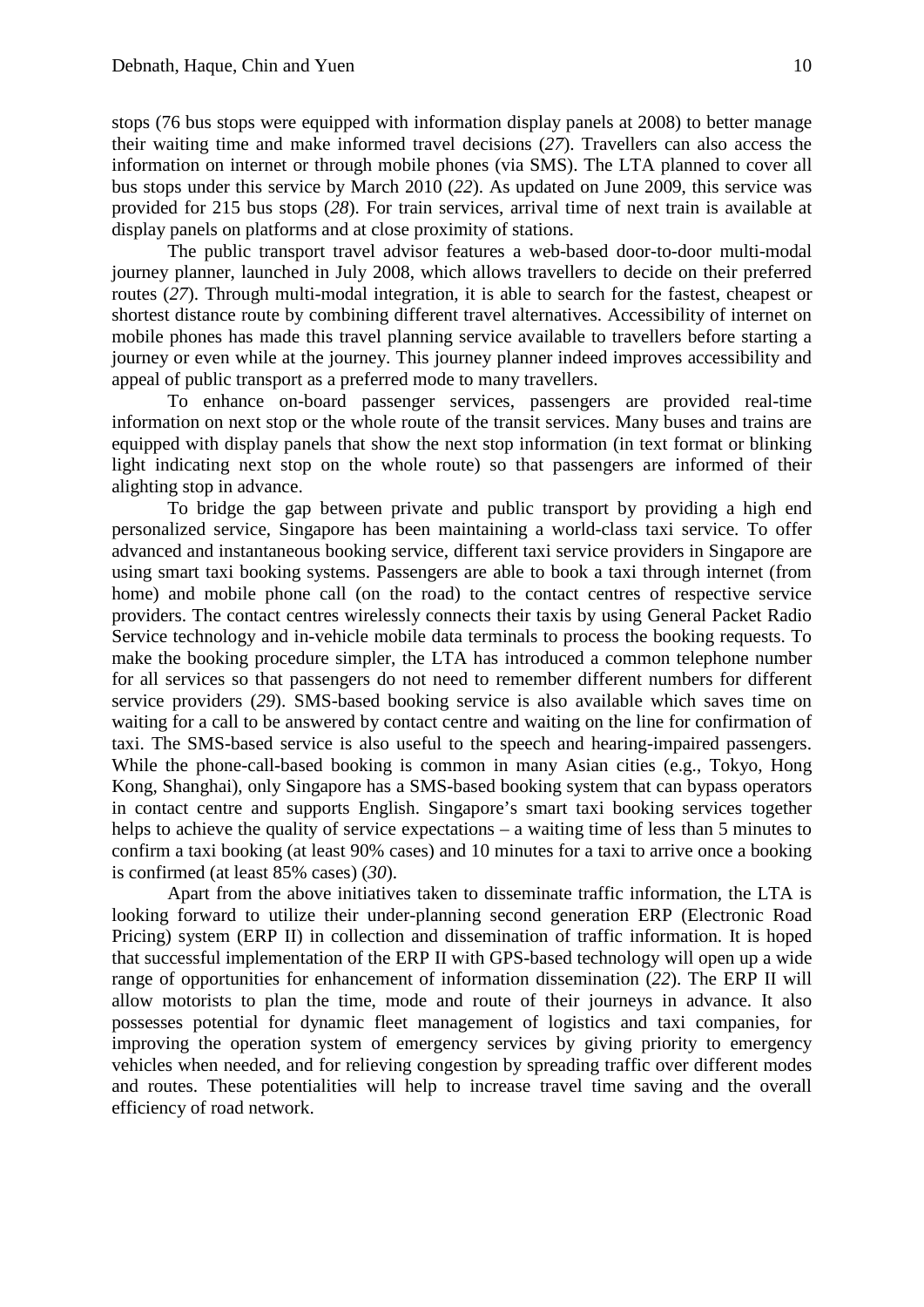#### **Revenue Management Systems**

Managing fast and accurate transactions is important for a transport system to be smarter and more efficient. Singapore has been utilizing smart technologies for better management of revenue systems, such as public transportation fare payment, parking charge payment, and toll collection.

To manage fare payments in the public transport system, an integrated fare structure for different modes has been implemented in Singapore. The LTA has launched new generation electronic payment system – the Symphony for e-Payment (SeP) in December 2008 which allows seamless transfers among different public transport modes. The SeP requires travellers to use the CEPAS card, which is a contactless tap-and-go smart card, for public transport fare payment, electronic road pricing payment, parking charge payment, as well as payments at many retail outlets (e.g., McDonald's restaurants, 7 Eleven). Before the SeP system, travellers were required to use different cards for public transport fare payment (the EZ link card) and the other payment services (cash cards). The SeP features quick and accurate transactions to facilitate a faster boarding and alighting process to buses and trains, thus reducing the overall journey time. Introduction of the distance-based through-fare structure in July 2010 (see *31* for details) has made transfers more seamless and convenient by removing the existing fare penalty associated with each transfers, thus making the public transport system more integrated and affordable.

Singapore has been using the Electronic Road Pricing (ERP) since 1998 in order to facilitate its policy on road pricing (see *32* for a detailed description of the road pricing policy and the technologies involved) by better management of toll collections. This smart technology possesses continuous monitoring feature for real-time detection of the vehicles passing its sensors, which are installed on overhead gantries across the roads. Once a vehicle passes a gantry, tolls are automatically deducted from smart cards installed on the specifically designed in-vehicle unit (IU), without requiring the vehicle to slow down or stop. The ERP system is capable of managing multiple transactions at vehicle speeds of more than 120 km per hour. This automatic and fast transaction making capability along with the road pricing policy has been proven to be effective in reducing congestion, also in increasing average traffic speed to 40 to 45 km per hour from 30 to 35 km per hour under the old Area Licensing Scheme system, which featured a manually operated toll collection system (*33*).

Despite the success of the ERP, many operational and social challenges arose during its implementation (*32*, *33*). Similar to Hong Kong (*34*) and Netherlands (*35*), the privacy issue was the main public concern about the implementation of the ERP system. However, Singapore managed to overcome this challenge through proper public campaigns. The campaign motivated people by highlighting the ERP's potentiality on reducing congestions and obtaining a fully automated toll payment system. At the onset of implementation, another important challenge was to ensure that every vehicle is equipped with an IU to reduce the number of violations due to not having an IU. Singapore opted to distribute the IUs for free of charge for a certain period (*33*) so that every vehicle-owner voluntarily gets their vehicles fitted with the IUs before the ERP system starts its operation. Currently every new vehicle must have to be equipped with IU before it operates on roads. Hence Singapore has achieved a 100% usage of electronic toll payment. Similar system is also available in Hong Kong and Tokyo. However they do not have a law on the mandatory usage of IUs. Hence only 50% (*36*) of the Hong Kong vehicles and 83% (*37*) of the Tokyo vehicles use the electronic toll payment system.

With a successful operation of the ERP system for about 12 years, the LTA is now looking forward to upgrade it to its next generation (ERP II). Several technologies based on GPS are being studied to check their suitability (*22*). The GPS-based technology will be able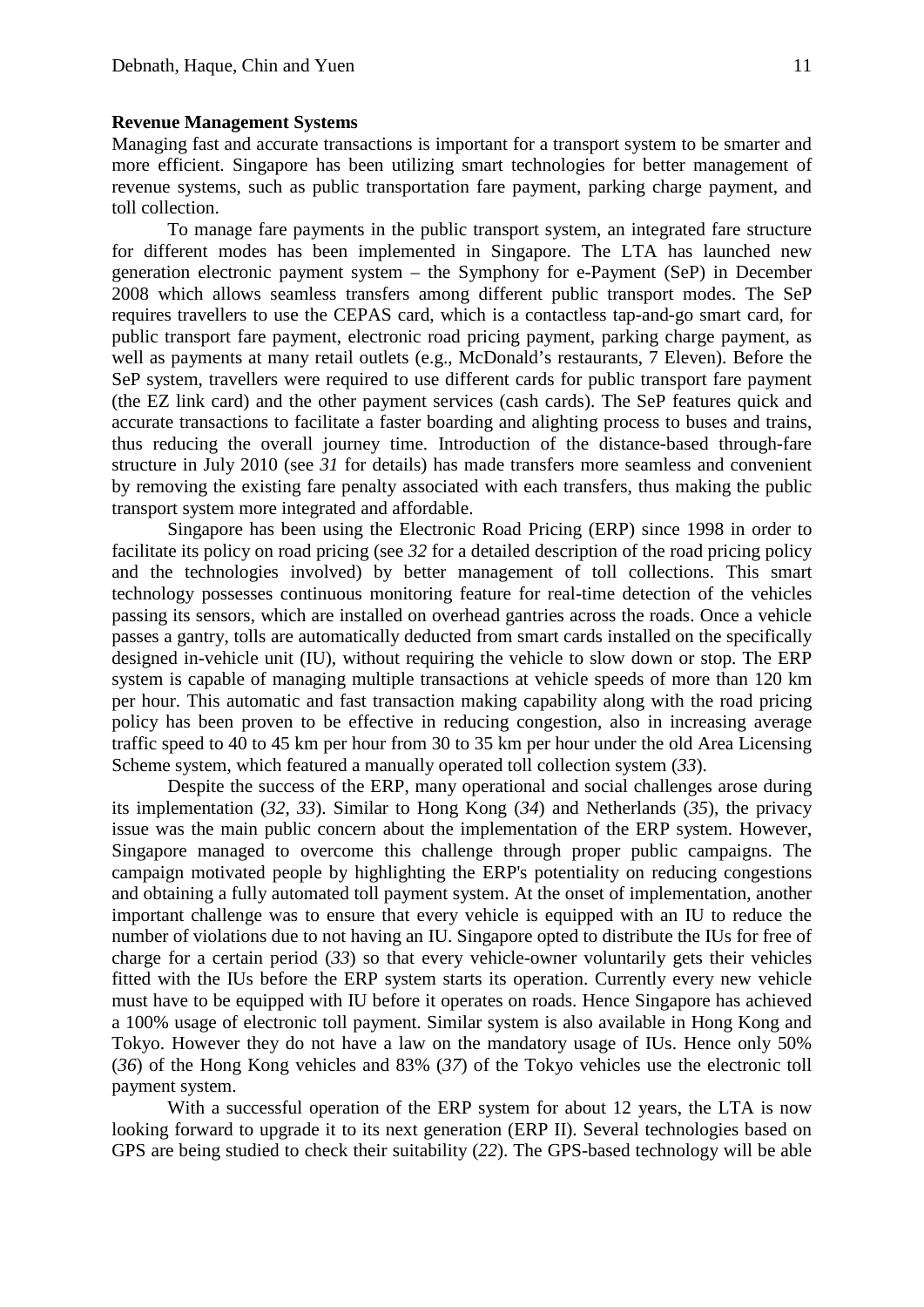to remove the need of physical gantries by introducing a distance-based congestion charging system.

# **CONCLUSION**

This paper discussed the smart technology initiatives in the transportation system of Singapore for promoting and ensuring sustainability. Arising from the need for automating its transport system and implementing sustainable policies, Singapore has incorporated a wide range of smart technologies in its transport system. The basic idea is to have technological systems that reduce human involvement through accurate monitoring, fast processing, and reliable control, whilst enhancing the sustainability initiatives of its transport system.

Different issues of sustainable transport, such as enhancing mobility and accessibility, ensuring safety and social equity, improving system efficiency, protecting environment and fostering economy are addressed by utilizing the smart technologies. In general, the technologies facilitate implementation of different policies that lead towards achieving a sustainable transport system. Promoting public transport as a viable alternative to private transport with targets of reducing traffic flow, fuel consumption and emissions has been facilitated by many smart technologies, such as the bus priority signal system, bus lane enforcement system, availability of real-time service information and an integrated multimodal fare payment technology. Availability of traffic and travel related information also have potential for enhancing motorists' flexibility in route planning so as to ensure a less congested, faster and safer trip. For enhancing safety of motorists and pedestrians at intersections, a set of smart traffic control systems is used which also increases efficiency of road networks and environmental health. The electronic toll payment system is another smart technology which has been successfully implemented to facilitate the road pricing policy for managing congestion. All these technologies act together for shaping the transportation system of Singapore as a sustainable one that promotes public transport, manages congestion, increases overall efficiency, reduces travel time and environmental emissions, and improves safety.

The Singapore experience on utilizing smart technologies in achieving a sustainable transport system shows that the technologies has enhanced overall safety and efficiency of the transport system. It also reflects that the associated authorities are committed to promote sustainability through utilization of more smart technologies. Indeed, the Singapore experience could be a useful reference for the cities those intend to promote and ensure sustainability in the development of the transport system.

### **ACKNOWLEDGEMENT**

The authors gratefully acknowledge the MOE's AcRF Tier 1 funding support for this research (Grant number R-264-000-251-112).

## **DISCLAIMERS**

This paper does not reflect the views of any organizations/agencies mentioned in the paper. The authors are solely responsible for the views of this paper.

# **REFERENCES**

- 1. WCED (World Commission on Environment and Development). Our Common Future. Oxford University Press, Orford, 1987.
- 2. Black, W. R. Sustainable Transportation: a US perspective. *Journal of Transport Geography*, Vol. 4, No. 3, 1996, pp. 151-159.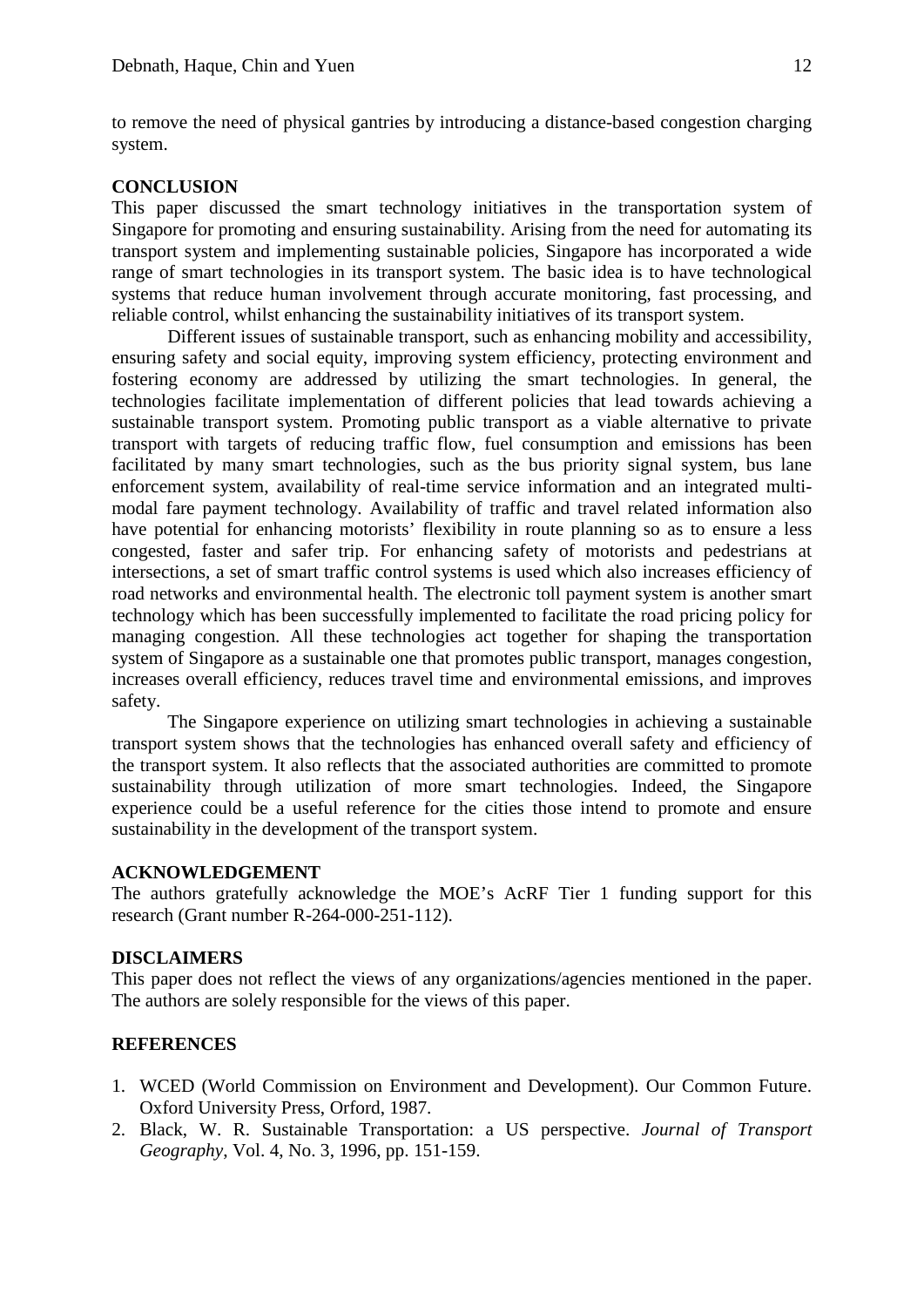- 3. Greene, D. L., and M. Wegener. Sustainable Transport. *Journal of Transport Geography*, Vol. 5, No. 3, 1997, pp. 177-190.
- 4. Steg, L., and R. Gifford. Sustainable Transportation and Quality of Life. *Journal of Transport Geography*, Vol. 13, 2005, pp. 59-69.
- 5. Mitropoulos, L. K., P. D. Prevedouros, and E. G. Nathanail. Assesing Sustainability for Urban Transportation Modes: Conceptual Framework. In *Proceedings of the 2010 TRB Annual Meeting*. CD-ROM. Transportation Research Board of the National Academics, Washington, D.C., 2010.
- 6. Black, J. A., Paez, A., and P. A. Suthanaya. Sustainable Urban Transportation: Performance Indicators and Some Analytical Approaches. *Journal of Urban Planning and Development*, Vol. 128, No. 4, 2002, pp. 184-209.
- 7. CST (Centre for Sustainable Transportation). Sustainable Transportation Performance Indicators. Report on Phase 3, Toronto, Ontario, Canada, December 31, 2002a. [http://cst.uwinnipeg.ca/documents/STPI%20Phase%203%20report.pdf.](http://cst.uwinnipeg.ca/documents/STPI%20Phase%203%20report.pdf) Accessed July 15, 2010.
- 8. Litman, T. Developing Indicators for Comprehensive and Sustainable Transport Planning. Victoria Transport Policy Institute. March 2009. [http://www.vtpi.org/sus\\_tran\\_ind.pdf.](http://www.vtpi.org/sus_tran_ind.pdf) Accessed July 25, 2010.
- 9. Nichols, J. E., Garrick, N. W., and C. Atkinson-Palombo. A Framework for Developing Indicators of Sustainability for Transportation Planning. In *Proceedings of the 2009 TRB Annual Meeting*. CD-ROM. Transportation Research Board of the National Academics, Washington, D.C., 2009.
- 10. Castilo, H., and D. E. Pitfield. ELASTIC A Methodological Framework for Identifying and Selecting Sustainable Transport Inidcators. *Transportation Research Part D*, Vol. 15, 2010, pp. 179-188.
- 11. Goldman, T., and R. Gorham. Sustainable Urban Transport: Four Innovative Directions. *Technology in Society*, Vol. 28, 2006, pp. 261-273.
- 12. OECD. Towards Sustainable Transportation. OECD proceeding, The Vancouver Conference, Vancouver, British Columbia, March 24-27, 1996.
- 13. Nijkamp, P. Roads Toward Environmentally Sustainable Transport. *Transportation Research Part A*, Vol. 28A, No. 4, 1994, pp. 261-271.
- 14. Han, S. S. Managing Motorization in Sustainable Transport Planning: the Singapore experience. *Journal of Transport Geography*, Vol. 18, 2010, pp. 314-321.
- 15. Jeon, C. M., and A. Amekudzi. Assessing Sustainability in Transportation Systems: Definitions, Indicators and Metrics. *Journal of Infrastructure Systems*, Vol. 11, No. 1, 2005, pp. 31-50.
- 16. May, A. D., T. Jarvi-Nykanen, H. Minken, F. Ramjerdi, B. Mathhews, and A. Monzon. Cities' Decision-making Requirements – PROSPECTS Deliverables 1. Institute of Transport Studies, University of Leeds, Leeds.
- 17. ECMT (European Council of Ministers of Transport). *Transport/Telecommunications*.  $2340<sup>th</sup>$  Council Meeting, 7587/01 (Presse 131), Luxembourg 4 – 5 April 2001. [http://corporate.skynet.be/sustainablefreight/trans-counci-conclusion-05-04-01.htm.](http://corporate.skynet.be/sustainablefreight/trans-counci-conclusion-05-04-01.htm) Accessed July 24, 2010.
- *18.* Hull, A. Policy Integration; What will it take to achieve more sustainable transport solutions in cities? *Transport Policy*, Vol. 15, 2008, pp. 94-103.
- 19. CST (Centre for Sustainable Transportation). *Definition and Vision of Sustainable Transportation*. Toronto, Ontario, Canada, October 2002b. [http://cst.uwinnipeg.ca/documents/Definition\\_Vision\\_E.pdf.](http://cst.uwinnipeg.ca/documents/Definition_Vision_E.pdf%3e) Accessed July 12, 2010.
- 20. Akhras, G. Smart materials and smart systems for the future. *Canadian Military Journal*, Vol. Autumn 2000, 2000, pp. 25-32.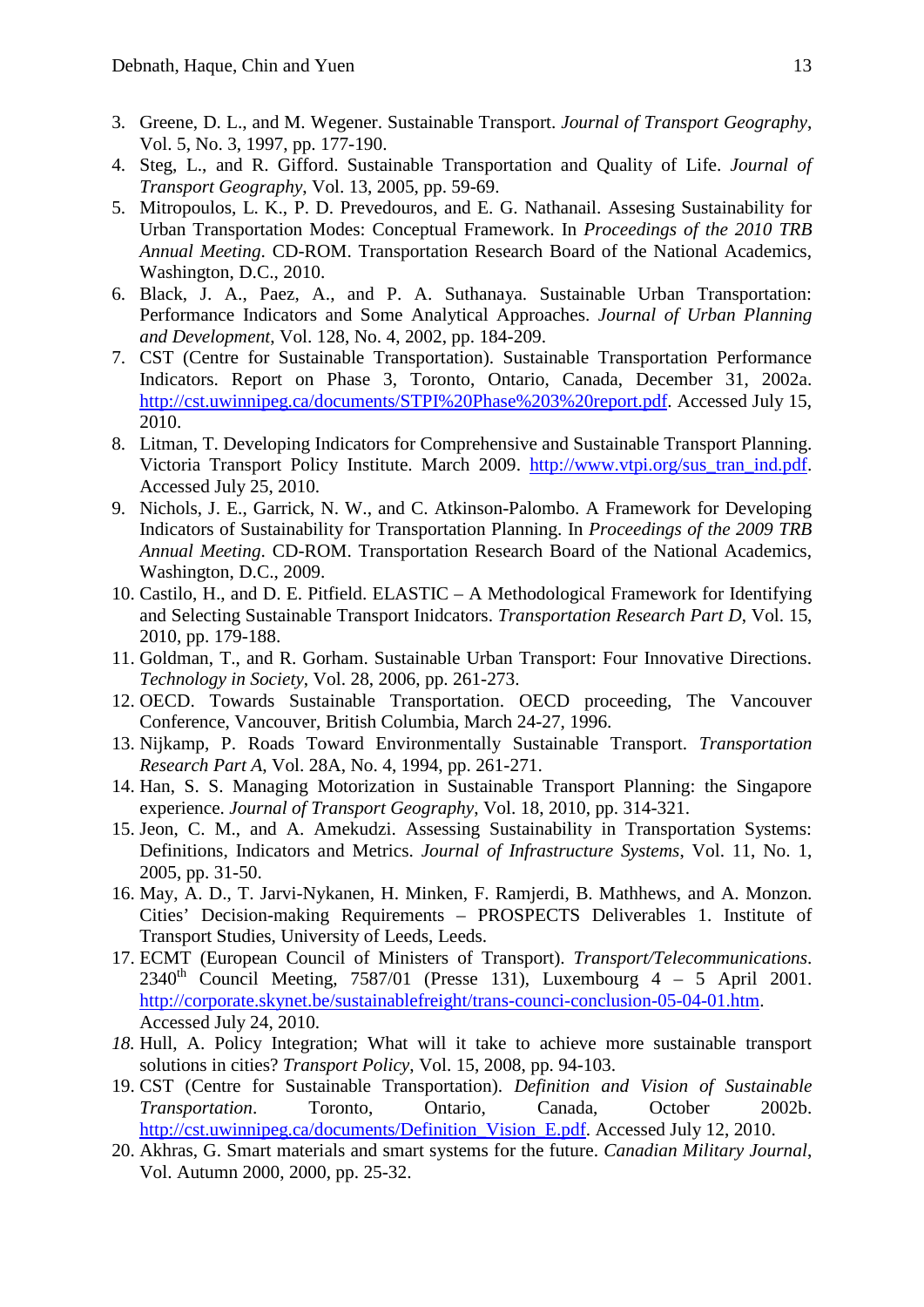- 21. LTA. *Land Transport Statistics In Brief 2009*. Land Transport Authority, Singapore, 2009a. [http://www.lta.gov.sg/corp\\_info/doc/Statistics%20in%20Brief%202009.pdf.](http://www.lta.gov.sg/corp_info/doc/Statistics%20in%20Brief%202009.pdf) Accessed July 26, 2010.
- 22. LTA. *Land Transport Master plan*. Land Transport Authority, Singapore, 2008.
- 23. OM (One Motoring). *On the Roads*. Land Transport Authority, Singapore. [http://www.onemotoring.com.sg/publish/onemotoring/en/on\\_the\\_roads.html.](http://www.onemotoring.com.sg/publish/onemotoring/en/on_the_roads.html) Accessed July 15, 2010.
- 24. TP (Traffic Police). *Information – Police Speed Camera* Locations. Singapore Police Force, Singapore. Singapore. [http://driving-in](http://driving-in-singapore.spf.gov.sg/services/Driving_in_Singapore/information_misc_speedcamera.htm)singapore.spf.gov.sg/services/Driving in Singapore/information misc speedcamera.htm. Accessed July 15, 2010.
- 25. Haque, M. M., H. C. Chin, and H. L. Huang. Examining exposure of motorcycles at signalized intersections. *Transportation Research Record,* Vol. 2048, 2008, pp. 60-65.
- 26. LTA. *MyTransport.sg*. Land Transport Authority, Singapore. [http://www.publictransport.sg/publish/ptp/en/mytransportsg.html.](http://www.publictransport.sg/publish/ptp/en/mytransportsg.html) Accessed July 26, 2010c.
- 27. LTA. *LTA Annual Report 2008/2009*. Land Transport Authority, Singapore, 2009b. http://www.lta.gov.sg/corp\_info/annual\_report\_0809/index.htm. Accessed July 24, 2010.
- 28. LTA. *List of Bus Stops with Bus Arrival Information*. Land Transport Authority, Singapore.

[http://www.publictransport.sg/publish/etc/medialib/test2.Par.77895.File.dat/List%20of%2](http://www.publictransport.sg/publish/etc/medialib/test2.Par.77895.File.dat/List%20of%20Bus%20Stops%20for%20mobile.pdf) [0Bus%20Stops%20for%20mobile.pdf.](http://www.publictransport.sg/publish/etc/medialib/test2.Par.77895.File.dat/List%20of%20Bus%20Stops%20for%20mobile.pdf) Accessed July 25, 2010d.

- 29. LTA. *News Releases: One Common Taxi Number*. Land Transport Authority, Singapore. [http://app.lta.gov.sg/corp\\_press\\_content.asp?start=1970.](http://app.lta.gov.sg/corp_press_content.asp?start=1970) Accessed July 19, 2010a.
- 30. LTA. *News Releases: Improving Taxi Service Levels New Licensing Framework for Taxi Companies.* Land Transport Authority, Singapore. [http://app.lta.gov.sg/corp\\_press\\_content.asp?start=666.](http://app.lta.gov.sg/corp_press_content.asp?start=666) Accessed July 20, 2010b.
- 31. PT (PublicTransport@SG). *Distance Fares*. [http://www.publictransport.sg/publish/ptp/en/distance\\_based\\_fares.html.](http://www.publictransport.sg/publish/ptp/en/distance_based_fares.html) Accessed July 12, 2010.
- 32. Goh, M. Congestion Management and Electronic Road Pricing in Singapore. *Journal of Transport Geography*, Vol. 10, 2002, pp. 29-38.
- 33. Foo, T. S. An advanced demand management instrument in urban transport: Electronic road pricing in Singapore. *Cities*, Vol. 17, No. 1, 2000, pp. 33-45.
- 34. Hau, T. D. Electronic road pricing: developments in Hong Kong 1983–1989. *Journal of Transport Economics and Policy*, Vol. 24, No. 2, 1990, pp. 203–214.
- 35. Phang, S.-Y., and R.-S. Toh. From manual to electronic road congestion pricing: the Singapore experience and experiment. *Transportation Research Part E*, Vol. 33, No. 2, 1997, pp. 97–106.
- 36. TD. Automatic toll collection system. Transport Department, Hong Kong. [http://www.td.gov.hk/en/transport\\_in\\_hong\\_kong/its/its\\_achievements/automatic\\_toll\\_col](http://www.td.gov.hk/en/transport_in_hong_kong/its/its_achievements/automatic_toll_collection_system/index.html.%20Accessed%20November%2011) [lection\\_system/index.html. Accessed November 11,](http://www.td.gov.hk/en/transport_in_hong_kong/its/its_achievements/automatic_toll_collection_system/index.html.%20Accessed%20November%2011) 2010.
- 37. MLITT. Initiatives to ensure safety, security and comfort. Ministry of Land, Infrastructure, Transport and Tourism, Japan. [http://www.mlit.go.jp/road/road\\_e/pdf/chapter02.pdf. Accessed November 11,](http://www.mlit.go.jp/road/road_e/pdf/chapter02.pdf.%20Accessed%20November%2011) 2010.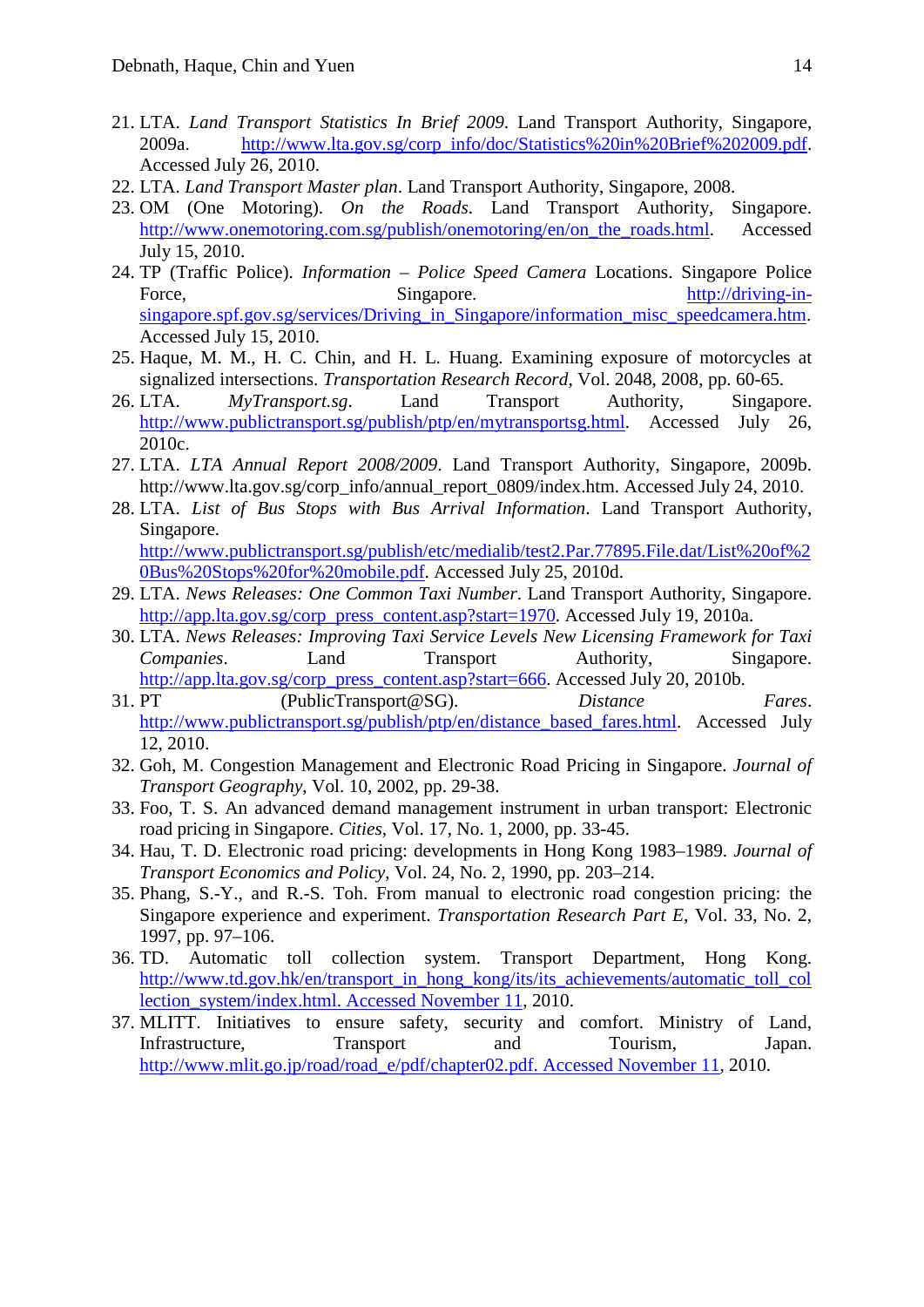| <b>Categories of Smart</b><br><b>Transport Technology</b>                                                                                  | <b>Smart Technologies in Singapore</b>                                                                                                                                                                                                                                                                                                                                                                                            | <b>Potential Influences on</b><br><b>Sustainability</b>                                                                                                                                                                                                                                                              |
|--------------------------------------------------------------------------------------------------------------------------------------------|-----------------------------------------------------------------------------------------------------------------------------------------------------------------------------------------------------------------------------------------------------------------------------------------------------------------------------------------------------------------------------------------------------------------------------------|----------------------------------------------------------------------------------------------------------------------------------------------------------------------------------------------------------------------------------------------------------------------------------------------------------------------|
| <b>Control Systems</b><br>(manages traffic flow<br>and safety at<br><i>intersections</i> )                                                 | Traffic signal system<br>$\bullet$<br>Transit priority signal<br>Pedestrian signal<br>Elderly pedestrian signal<br>Intelligent road studs                                                                                                                                                                                                                                                                                         | • Higher system efficiency<br>(optimized traffic flow)<br>• Reduced fuel consumption and<br>emission (less congestion)<br>• Enhanced safety of motorists and<br>pedestrians<br>• Increased choice of modes<br>(promoting public transport)                                                                           |
| Monitoring and<br><b>Enforcement Systems</b><br>(monitors traffic flow<br>continuously to ensure<br>proper enforcement of<br>rules)        | Intersection surveillance system<br>$\bullet$<br>Speed cameras<br>Red light cameras<br>Incident detection and management<br>system<br>Bus lane enforcement system                                                                                                                                                                                                                                                                 | • Enhanced safety (smart<br>surveillance)<br>• Smoother traffic flow (less<br>violation of rules, less incidents,<br>less clearance time after incidents)<br>• Higher choice of modes (promoting<br>bus service)                                                                                                     |
| Information<br><b>Management Systems</b><br>(shares real-time traffic<br>and travel information<br>to motorists and<br><i>passengers</i> ) | Traffic news broadcasting<br>$\bullet$<br>Traffic flow and travel time<br>$\circ$<br>Accidents and incidents<br>O<br>Parking guidance<br>$\circ$<br>Dynamic information (signs,<br>$\circ$<br>motorist's speed)<br>Public transport information sharing<br>Interactive service map (next-bus<br>$\circ$<br>arrival time)<br>Travel planner<br>$\circ$<br>On-board passenger services<br>$\circ$<br>Taxi booking system<br>$\circ$ | • Reduction of fuel consumption and<br>emission (less congestion, less<br>travel time)<br>• Increased accessibility (smart taxi<br>booking, public transport<br>information availability)<br>• Higher efficiency (availability of<br>advisory information on travel<br>planning and parking) and fostered<br>economy |
| <b>Revenue Management</b><br>Systems<br>(processes fast and<br>accurate transactions)                                                      | Integrated public transport fare<br>$\bullet$<br>payment system<br>Parking charge payment system<br>Electronic toll collection system                                                                                                                                                                                                                                                                                             | • Smoother traffic flow (fast<br>transaction)<br>• Integrated and affordable public<br>transport<br>• Less waste (no paper-based<br>ticketing)                                                                                                                                                                       |

# **TABLE 1 Smart Technologies in the Transport System of Singapore and their Potential Influences on Sustainability**